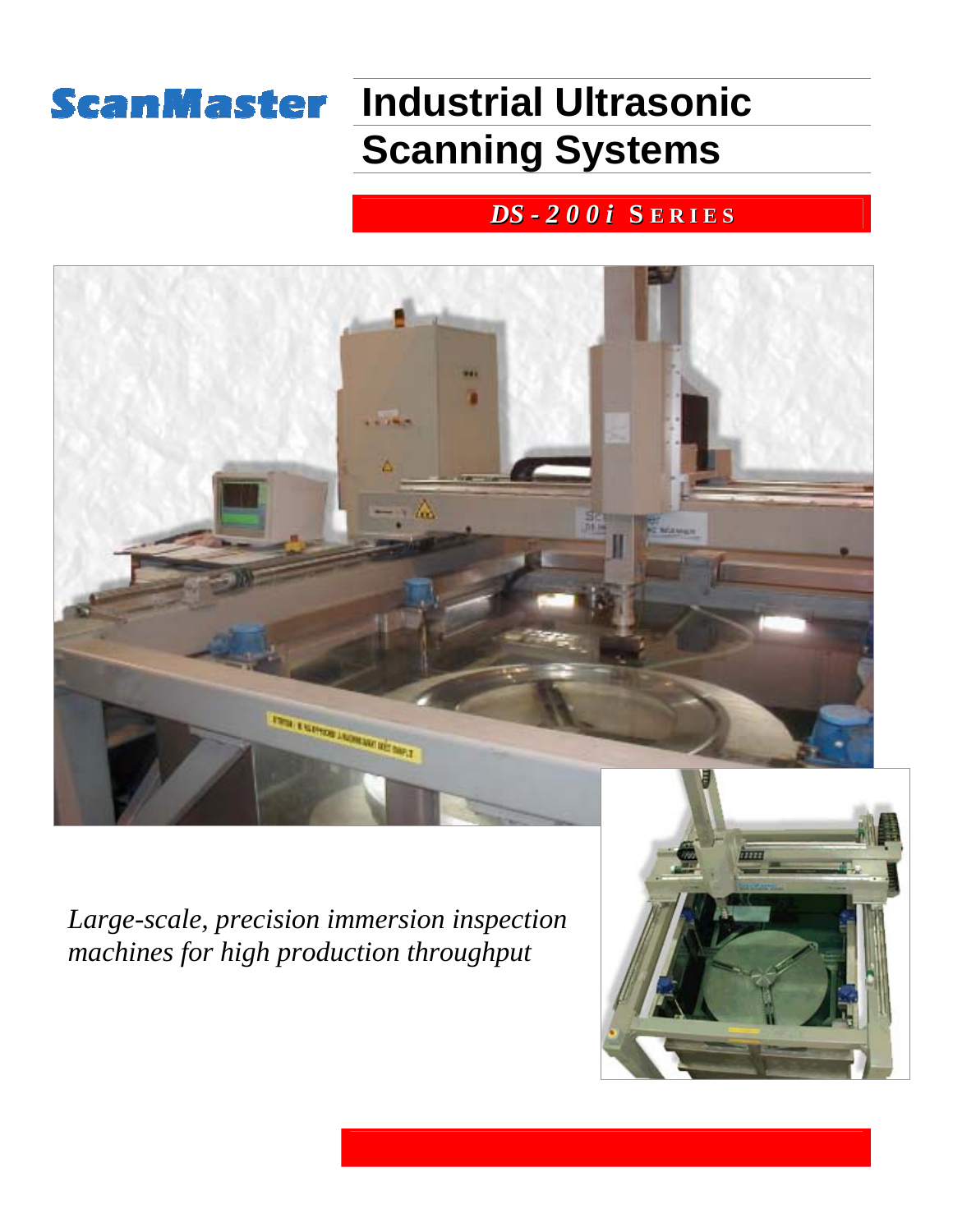# **PRODUCT DESCRIPTION**

| <b>Introducing the DS-200 Series</b>    | The DS-200 Series of ultrasonic immersion inspection systems complements the LS-200<br>Series of precision industrial scanners with the high-end capacity required for large-scale and<br>heavy parts.                                                                                                       |  |  |  |  |
|-----------------------------------------|--------------------------------------------------------------------------------------------------------------------------------------------------------------------------------------------------------------------------------------------------------------------------------------------------------------|--|--|--|--|
| <b>Inspection tank</b>                  | Stainless steel construction with viewing windows, high-capacity water conditioning system<br>and water skimmer.                                                                                                                                                                                             |  |  |  |  |
| <b>Scanning robot</b>                   | Rugged gantry-mounted bridge and single or dual search tubes provide high-speed<br>inspection within tight tolerance limits for accuracy, repeatability and resolution.                                                                                                                                      |  |  |  |  |
| <b>Inspection technique</b>             | Immersion inspection in pulse-echo and thru-transmission modes.                                                                                                                                                                                                                                              |  |  |  |  |
| <b>Transducer manipulators</b>          | Selection of either RESOLVE Series high-resolution dual-gimbal (A,B-axis) or gimbal-swivel<br>(U,V-axis) manipulator, including sealed, direct-drive DC servo motors with low-backlash<br>drive train. Optional C-axis for motorized rotation about the Z-axis.                                              |  |  |  |  |
| Parts' turntable                        | High-resolution RESOLVE Series 900 to 3000mm (36" to 120") diameter, load (dependent on<br>diameter) up to 2 tons (4,400lb), turntables with sealed, servo motor drive train. Oversize,<br>zero-maintenance stainless steel central bearing maintains alignment even in the presence of<br>off-center loads. |  |  |  |  |
| <b>Lift platform</b>                    | Screw-driven lift platform with servo drive. Control from ScanMaster 'virtual' control panel.<br>Variable vertical positioning for scanning at any desired level.                                                                                                                                            |  |  |  |  |
| <b>Platform for reference standards</b> | Large 200mm x 600mm (8" x 24") table fixed to the lift platform for locating reference<br>standards. Includes two 90deg reference edges.                                                                                                                                                                     |  |  |  |  |
| <b>Transducers</b>                      | 1-25MHz immersion-type transducers with standard UHF connector.                                                                                                                                                                                                                                              |  |  |  |  |
| <b>Ultrasonic hardware</b>              | Up to 16 channel usc-100 rack-mount ultrasonic instrument with RPP3 (square wave) pulser<br>preamplifier.                                                                                                                                                                                                    |  |  |  |  |
| <b>Operator control console</b>         | Desktop mounted 19" TFT monitor, keyboard and mouse. Complete system control from<br>'virtual' control panel. Optional remote control pendent.                                                                                                                                                               |  |  |  |  |
| <b>Motion control</b>                   | Servo motion control for all axes, with encoder feedback and RF noise suppression circuitry.<br>Hardware housed in environment-protected cabinet.                                                                                                                                                            |  |  |  |  |
| <b>Part programming</b>                 | ScanMaster Teach-In Programmer for set-up and execution of multi-segment scans. All<br>ultrasonic and scan parameters can be individually set for each scan segment. Import of part<br>geometry from CAD such Unigraphics and Autocad.                                                                       |  |  |  |  |
| <b>Imaging software</b>                 | ScanMaster B and C-scan Imaging Software, with up to 132K peak amplitude and TOF<br>measurements/sec and 'SMART' threshold-based A-scan signal capture up to 80Mbytes/sec.                                                                                                                                   |  |  |  |  |
| Data analysis and processing            | ScanMaster C-scan Data Processing and Analysis Tool Kit. Includes a library of tools for<br>image processing, image projection and measurement of flaw size, depth and signal strength.<br>Automatic advanced flaw evaluation including Search & Identify and Statistics.                                    |  |  |  |  |
| <b>System access control</b>            | Five levels of programmable authorized access.                                                                                                                                                                                                                                                               |  |  |  |  |
| <b>Scanning accessories</b>             | RESOLVE Series bar rotator for inspection of round bars and tubes, and head-and-tail stock<br>for inspection of thin-walled metallic and composite tubes.                                                                                                                                                    |  |  |  |  |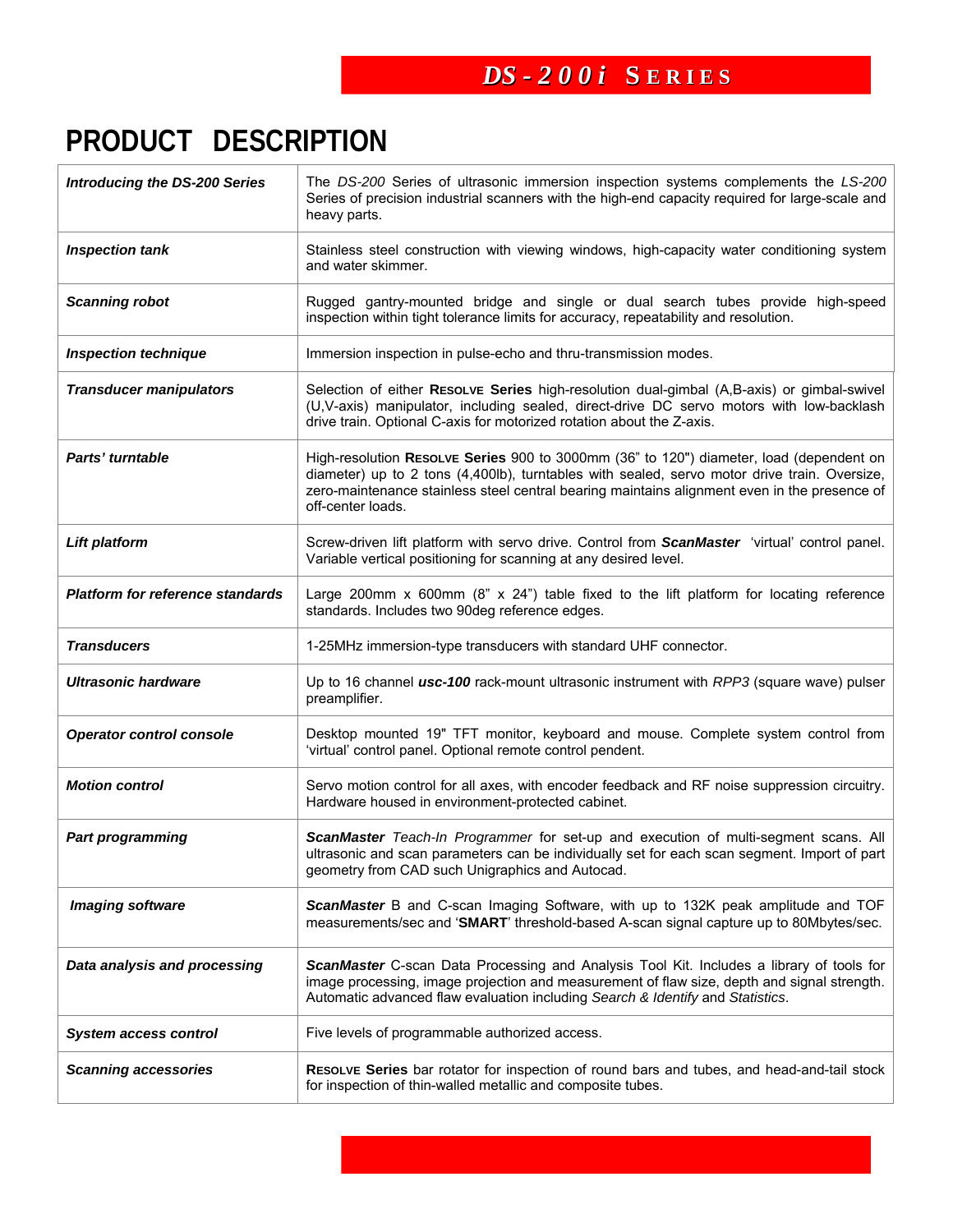### *DS - 2 0 0 i* **S E R I E S**

| <b>Inspection documentation</b> | Standard documentation tools include: Inspection report; operator annotations; storage and<br>screen dump of any A-scan display; image capture and storage. |  |  |  |  |  |
|---------------------------------|-------------------------------------------------------------------------------------------------------------------------------------------------------------|--|--|--|--|--|
| Remote data processing          | Optional off-line data processing and analysis station connected by LAN to the control<br>console.                                                          |  |  |  |  |  |

# **PERFORMANCE ENVELOPE**

| Axis                       | <b>Motion Envelope</b> | <b>Speed Range</b>     | <b>Resolution</b> | <b>Repeatability</b>  | Accuracy                 | <b>Backlash</b> | <b>Min. Motion</b> |
|----------------------------|------------------------|------------------------|-------------------|-----------------------|--------------------------|-----------------|--------------------|
|                            | deg                    |                        | deg               | $±$ deg               | $\pm$ deg/45deg          | $±$ deg         | deg                |
| A <sup>1</sup>             | ± 37.5                 | $0.1 - 20$ deg/sec     | 0.01              | $≤0.02$               | 0.03                     | $≤0.02$         | 0.02               |
| B <sup>1</sup>             | ± 112                  | $0.1 - 20$ deg/sec     | 0.01              | $≤0.02$               | 0.03                     | $≤0.02$         | 0.02               |
| C <sup>II</sup>            | ± 190                  | $0.1 - 20$ deg/sec     | 0.01              | $≤0.02$               | 0.03                     | $≤0.02$         | 0.02               |
| U                          | ± 190                  | $0.1 - 20$ deg/sec     | 0.01              | $≤0.02$               | 0.03                     | $≤0.02$         | 0.02               |
| V                          | ± 120                  | $0.1 - 20$ deg/sec     | 0.01              | $≤0.02$               | 0.03                     | $≤0.02$         | 0.02               |
| W                          | 360                    | $0.1 - 30$ RPM $V$     | 0.01              | $0.03$ <sup>III</sup> | 0.03                     | $≤0.03$         | 0.03               |
|                            | $mm$ (in)              | mm/sec (in/sec)        | $mm$ (in)         | $\pm$ mm (in)         | $\pm$ mm/300mm (in/12in) | $\pm$ mm (in)   | $mm$ (in)          |
| X                          | From 1500 (60)         | $0.1 - 500(0.04 - 20)$ | 0.01(0.0004)      | ≤0.02 (0.002)         | 0.025(0.001)             | ≤0.02 (0.001)   | 0.03(0.001)        |
| Y                          | $1500 - 3000(60-120)$  | $0.1 - 500(0.04 - 20)$ | 0.01(0.0004)      | ≤0.02 $(0.002)$       | 0.025(0.001)             | ≤0.02 $(0.001)$ | 0.03(0.001)        |
| z                          | $1000 - 2800(40-110)$  | $0.1 - 150(0.04 - 6)$  | 0.01(0.0004)      | ≤0.02 (0.002)         | 0.025(0.001)             | ≤0.02 (0.001)   | 0.03(0.001)        |
| $\mathsf{Z_p}^{\text{IV}}$ | $1000 - 2800(40-110)$  | $0.1 - 10(0.04 - 0.4)$ | 0.05(0.002)       | 0.2(0.01)             | 0.2(0.01)                | ≤0.02 (0.001)   | 1.0(0.04)          |

 $\frac{1}{1}$  Select A,B or U,V type manipulator •  $\frac{1}{1}$  Optional C axis may be used in conjunction with A,B manipulator •  $\frac{1}{1}$  At rated load.

•  $N$  Lift platform •  $N$  Optional 50 RPM, size dependent